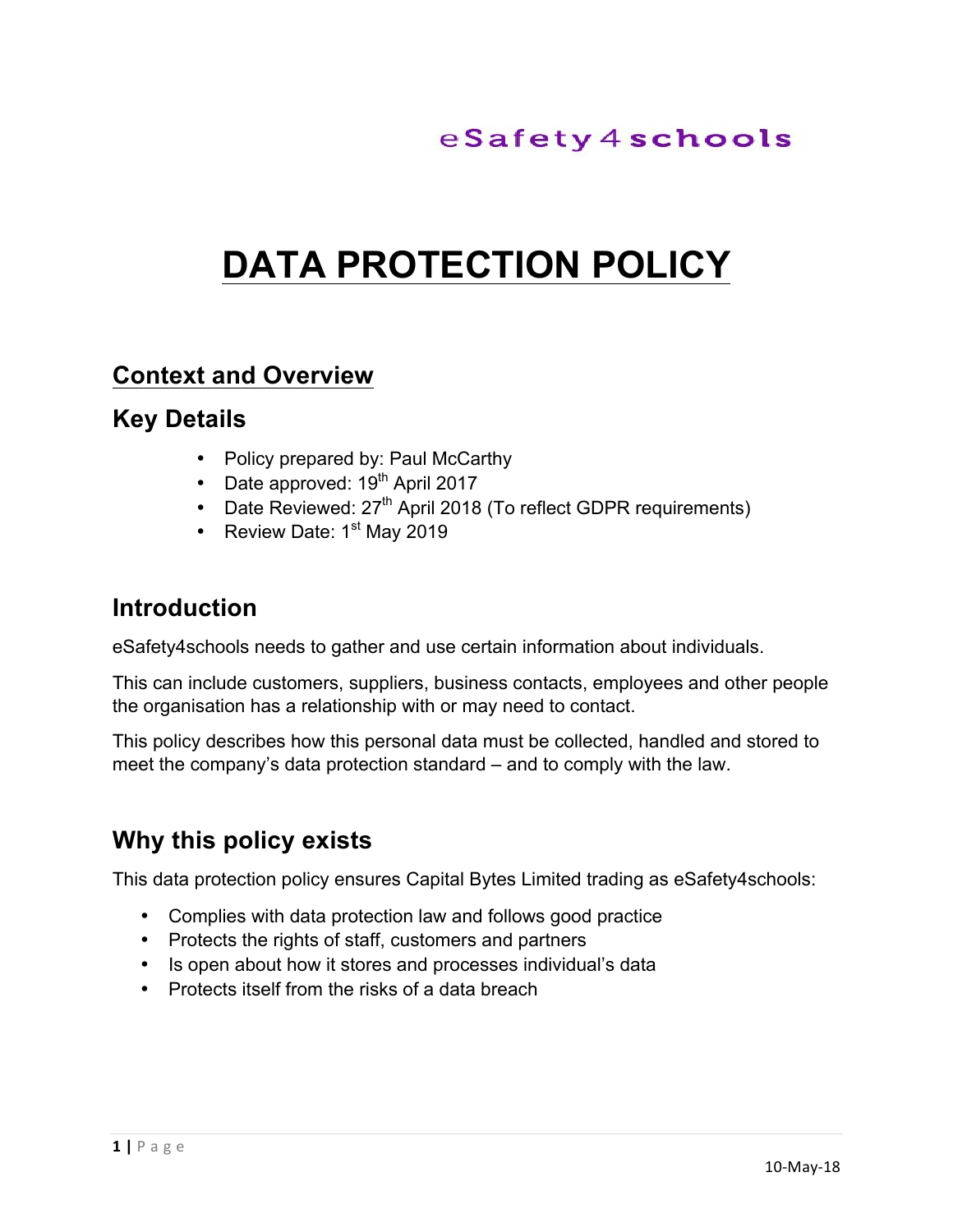#### **Data protection law**

eSafety4schools recognises the General Data Protection Regulation (GDPR) (Regulation (EU) 2016/679) adopted 27 April 2016, the transition period and the application date of 25 May 2018.

The GDPR legislates eight data rights for individuals in addition to those laid out by The Data Protection Act 1998:

- 1. **Right to be informed** You must be clearly informed when your data is collected and the purpose for which it is intended.
- 2. **Right of access** You must be allowed to view the data companies have gathered on you.
- 3. **Right to rectification** You have the right to correct erroneous information about yourself in a company's data records.
- 4. **Right of erasure** Also known as the "right to be forgotten". You have the right to request the deletion of personal data held on you, although this right is not absolute.
- 5. **Right to restrict processing** You can request the suppression of your personal data file or restrict its processing.
- 6. **Right to data portability** You have the right to take the data a company has collected on you and share it elsewhere, e.g. to get a better customer deal.
- 7. **Right to object** You have the right to object and prevent your data being used for particular purposes, e.g. for direct marketing. This right is superseded by legal claims.
- 8. **Rights related to automatic decision-making** You may only be profiled with your explicit consent, where this is necessary to enter into a contract or where such processing is authorised by the state.

The Data Protection Act 1998 describes how organisations, including eSafety4schools, must collect handle and store personal information.

These rules apply regardless of whether data is stored electronically, on paper or on other materials.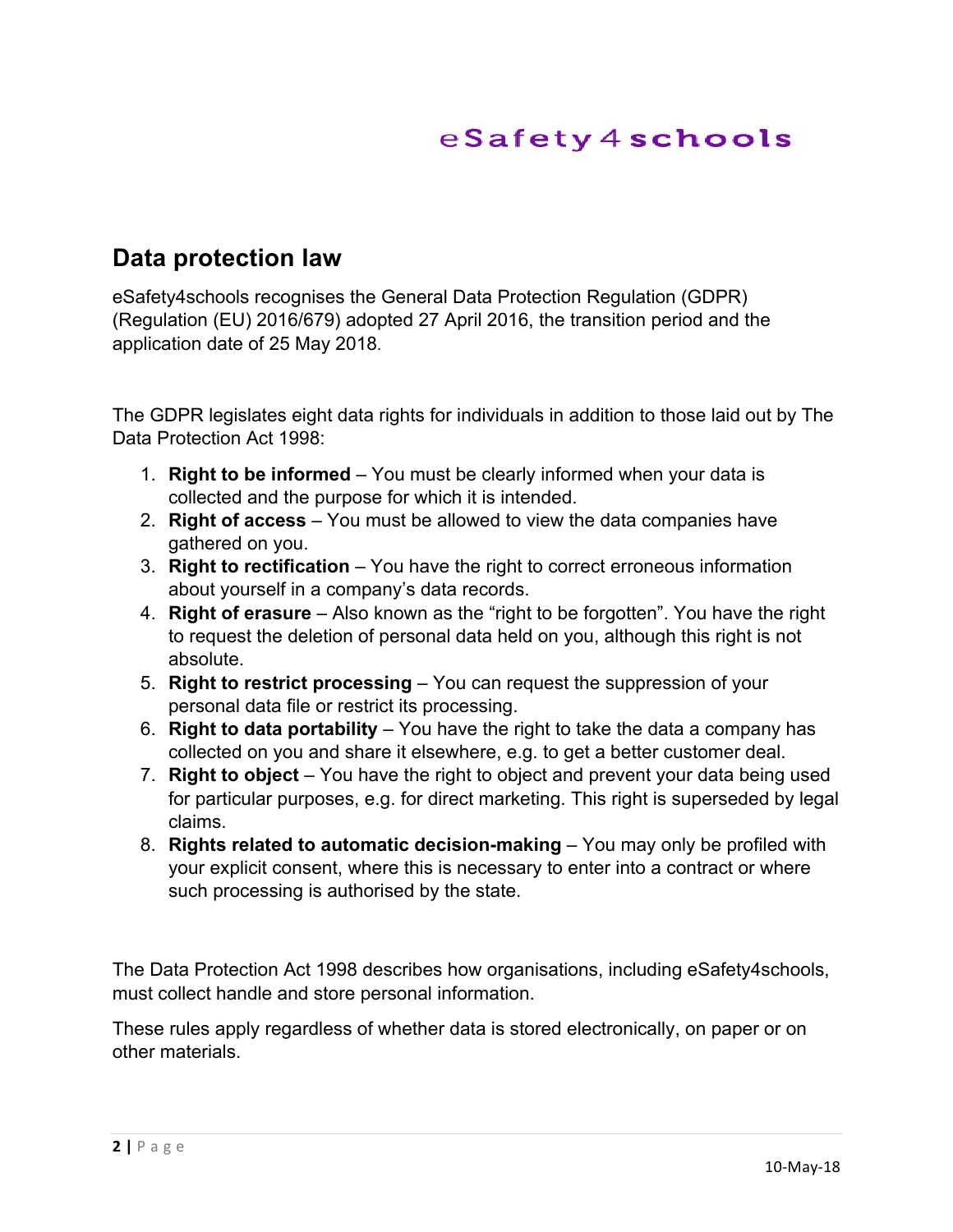To comply with the law, personal information must be collected and used fairly, stored safely and not disclosed unlawfully.

The Data Protection Act is underpinned by eight important principles. These say that personal data must:

- 1. Be processed fairly and lawfully
- 2. Be obtained only for specific, lawful purposes
- 3. Be adequate, relevant and not excessive
- 4. Be accurate and kept up to date
- 5. Not be held for any longer than necessary
- 6. Processed in accordance with the rights of data subjects
- 7. Be protected in appropriate ways
- 8. Not transferred outside the European Economic Area (EEA), unless that country or territory also ensure an adequate level of protection

#### **People, risks and responsibilities**

### **Policy scope**

This policy applies to:

- The head office of eSafety4schools
- All branches and locations of eSafety4schools
- All staff and volunteers of eSafety4schools
- All contractors, suppliers and other people working on behalf of eSafety4schools

It applies to all data that the company holds relating to identifiable individuals, even if that information technically falls outside of the Data Protection Act 1998. This can include:

- Names of individuals
- Postal addresses
- Email addresses
- Telephone numbers
- …plus, any other information relating to individuals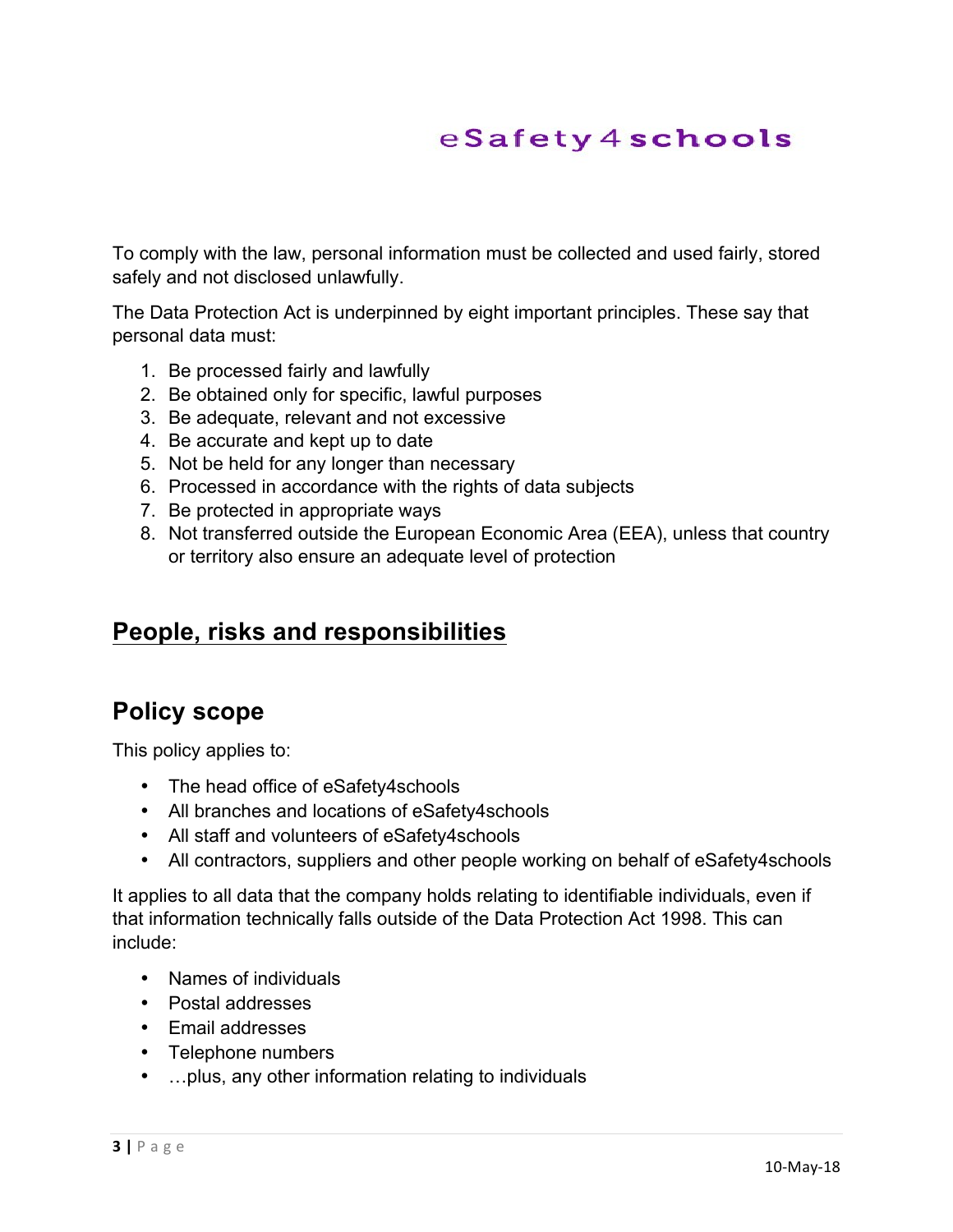#### **Data protection risks**

This policy helps to protect eSafety4schools from some very real data security risks, including:

- **Breaches of confidentiality**. For instance, information being given out inappropriately.
- **Failing to offer choice**. For instance, all individuals should be free to choose how the company uses data relating to them.
- **Reputational damage**. For instance, the company could suffer if hackers successfully gained access to sensitive data.

#### **Responsibilities**

Everyone who works for or with eSafety4schools has some responsibility for ensuring data is collected, stored and handled appropriately.

- The Data Protection Officer is responsible for
	- $\circ$  Keeping the "board" updated about data protection responsibilities, risks and issues.
	- $\circ$  Reviewing all data protection procedures and related policies in line with an agreed schedule.
	- o Arranging data protection training and advice for those people covered by this policy
	- o Handling data protection questions from staff and anyone else covered by this policy.
	- $\circ$  Dealing with requests from individuals to see the data eSafety4schools holds about them (subject access requests).
	- $\circ$  Checking and approving any contracts or agreements with third parties that may handle the company's sensitive data.
- The IT Director, Roy Jorgensen, is responsible for: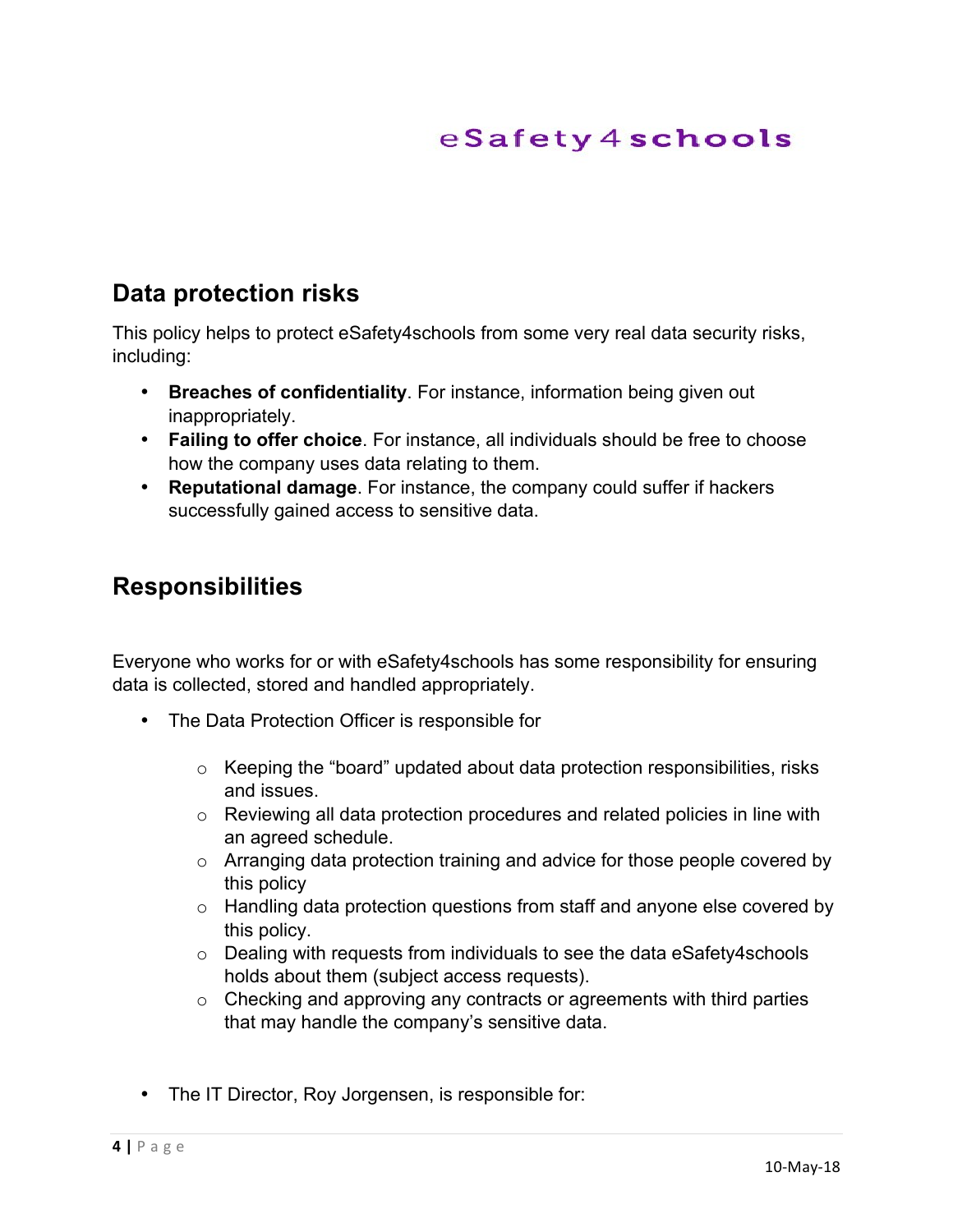- o Ensuring all systems, services and equipment used for storing data meet acceptable security standards.
- o Performing regular checks and scans to ensure security hardware and software is functioning properly
- o Evaluating any third-party services, the company is considering using to store or process data. For instance, cloud computing services.
- The Marketing Director, Matthew Holt, is responsible for:
	- o Approving any data protection statements attached to communications such as emails and letters.
	- $\circ$  Addressing any data protection queries from journalists and media outlets.
	- $\circ$  Where necessary, working with other staff to ensure marketing initiatives abide by data protection principles.

### **General staff guidelines**

- The only people able to access data covered by this policy should be those who need it for their work.
- Data should not be shared informally. When access to confidential information is required, employees can request it from their line managers.
- eSafety4Schools will provide training to all employees to help them understand their responsibilities when handling data.
- Employees should keep all data secure, taking sensible precautions and following the guidelines below.
- In particular, **strong passwords must be used** and they should never be shared.
- Personal data **should not be disclosed** to unauthorised people, either within the company or externally.
- Data should be **regularly reviewed and updated** if it is found to be out of date. If no longer required, it should be deleted and disposed of.
- Employees **should request help** from their line manager or the data protection officer if they are unsure about any aspect of data protection.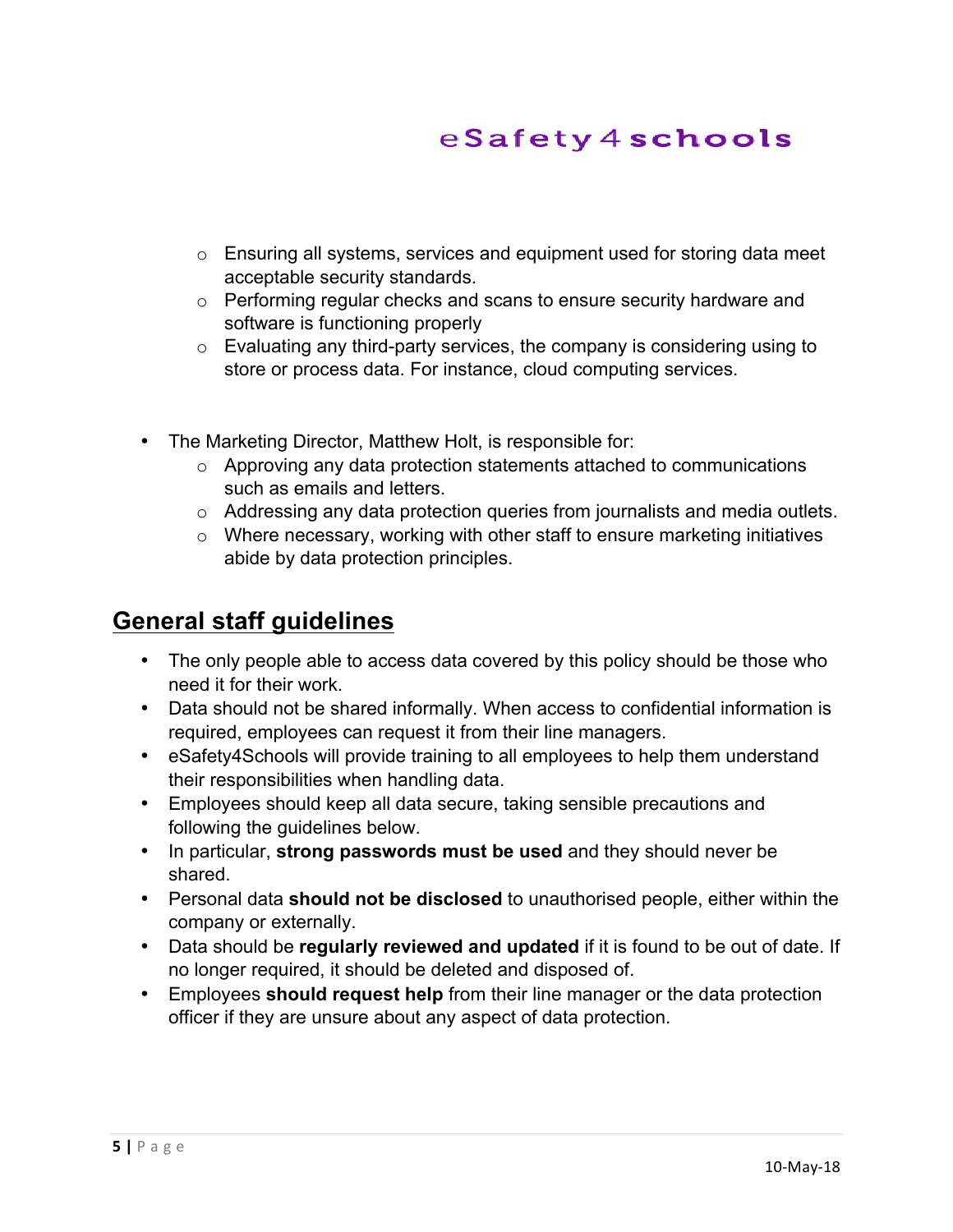### **Data storage**

These rules describe how and where data should be safely stored. Questions about storing data safely can be directed to IT manager or the data protection officer.

When data is **stored on paper**, it should be kept in a secure place where unauthorised people cannot see it.

These guidelines also apply to data that is usually stored electronically but has been printed out for some reason.

- When not required, the paper or files should be kept **in a locked drawer or filing cabinet.**
- Employees should make sure paper and printouts are **not left where unauthorised people could see them**, like on a printer.
- **Data printouts should be shredded** and disposed of securely when no longer required.

When data is **stored electronically,** it must be protected from unauthorised access, accidental deletion and malicious hacking attempts.

- Data should be **protected by strong passwords** that are changed regularly and never shared between employees.
- If data is **stored on removable media** (like a CD/DVD or flash/external drive), these should be kept locked away securely when not being used.
- Data should only be stored on **designated drives and servers,** and should only be uploaded to **approved cloud computing services.**
- Servers containing personal data should be **sited in a secure location,** separate from the general office space.
- Data should be **backed up frequently.** Those backups should be tested regularly, in line with the company's standard back up procedures.
- Data should **never be saved directly** to laptops or other mobile devices like tablets or smart phones.
- All servers and computers containing data should be protected by **approved security software and a firewall.**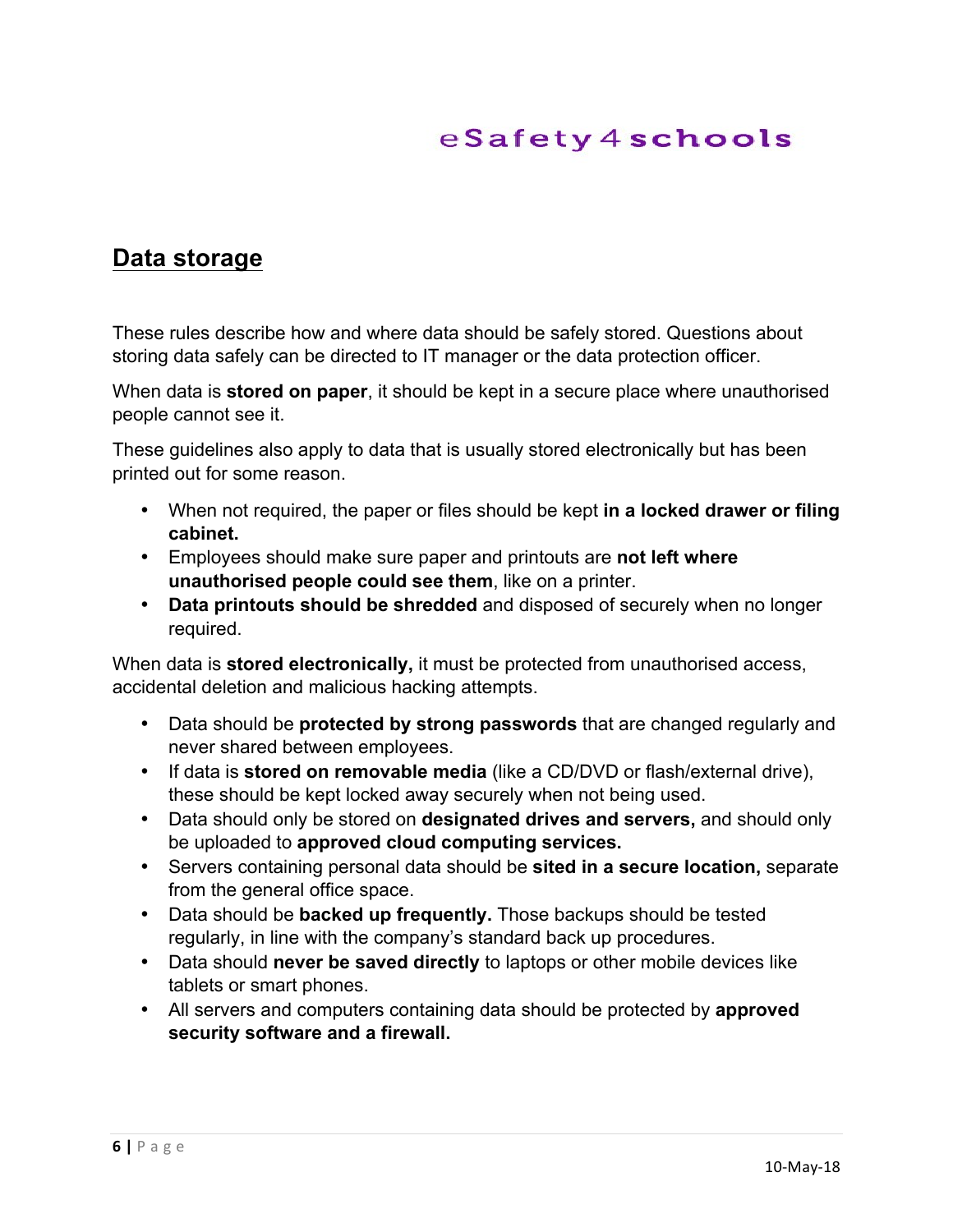### **Data use**

Personal data is of no value to eSafety4schools unless the business can make use of it. However, it is when personal data is accessed and used that it can be at the greatest risk of loss, corruption or theft.

- When working with personal data, employees should ensure **the screens of their computers are always locked** when left unattended.
- Personal data **should not be shared informally.** In particular, it should never be sent by email, as this form of communication is not secure.
- Data must be **encrypted before being transferred electronically.**
- Personal data should **never be transferred outside of the European Economic Area.**
- Employees **should not save copies of personal data to their own computers.** Always access and update the central copy of any data.

#### **Data accuracy**

The law requires eSafety4schools to take reasonable steps to ensure data is kept accurate and up to date.

It is the responsibility of all employees who work with data to take reasonable steps to ensure it is kept as accurate and up to date as possible.

- Data will be held in **as few places as necessary.** Staff should not create any unnecessary additional data sets.
- Staff should **take every opportunity to ensure data is updated.** For instance, by confirming a customer's details when they call.
- eSafety4schools will make it **easy for data subjects to update the information**  eSafety4schools holds about them.
- Data should be **updated as inaccuracies are discovered.** For instance, if a customer can no longer be reached on their stored telephone number, it should be removed from the database.
- It is the marketing manager's responsibility to ensure **marketing databases are checked against industry suppression files** every six months.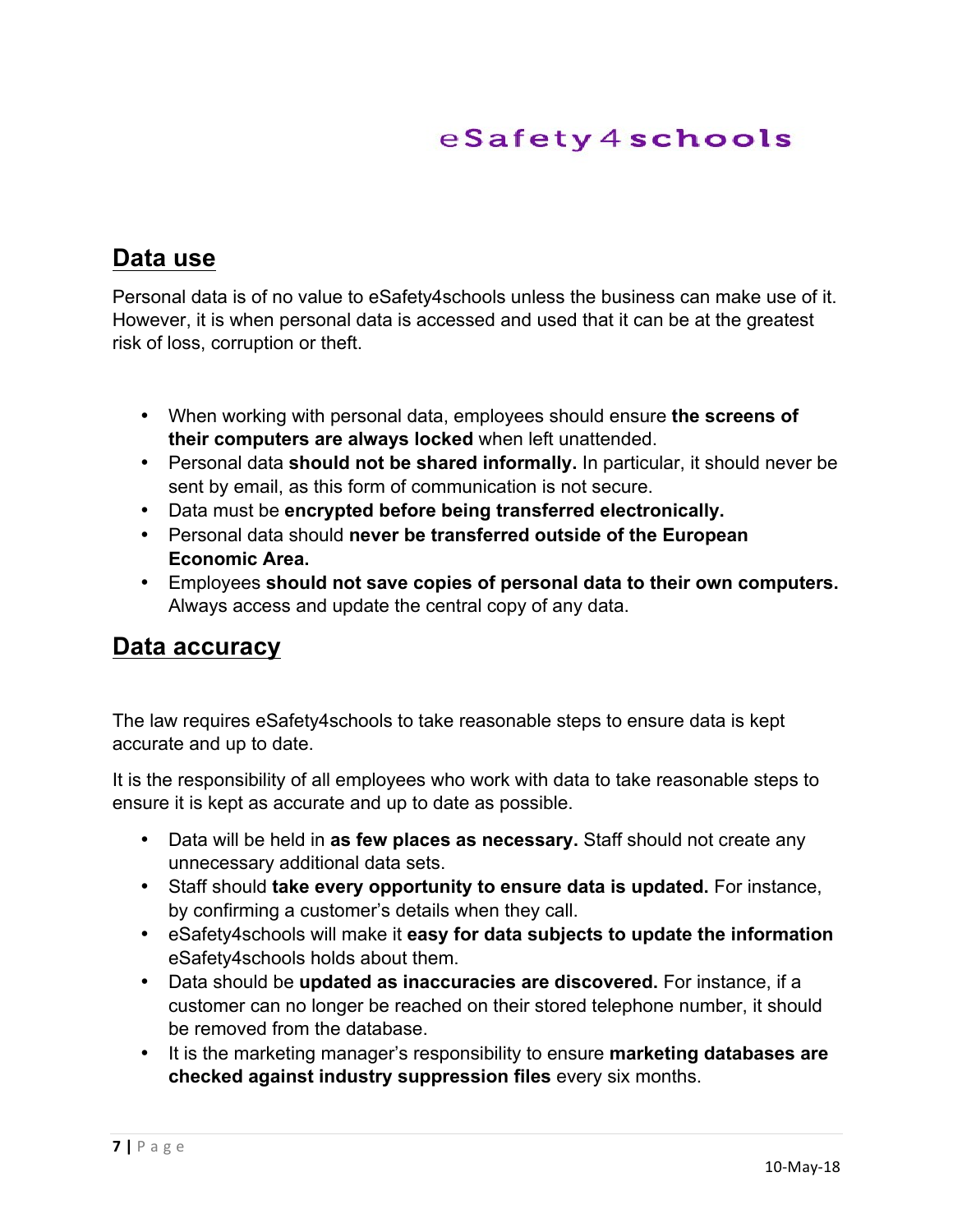#### **Subject access requests**

All individuals who are the subject of personal data held by eSafety4schools are entitled to:

- Ask **what information** the company hold about them and why.
- Ask **how to gain access** to it.
- Be informed **how to keep it up to date.**
- Be informed how the company is **meeting its data protection obligations.**

If an individual contacts the company requesting this information, this is called a subject access request.

Subject access requests from individuals should be made by email, addressed to the data protection officer at dpo@esafety4schools.com.

Individuals will be charged £25 per subject access request. The data protection officer will aim to provide the relevant data within 14 days.

The data protection officer will always verify the identity of anyone making a subject access request before handing over any information.

### **Disclosing data for other reasons**

In certain circumstances, the Data Protection Act allows personal data to be disclosed to law enforcement agencies without the consent of the data subject.

Under these circumstances, eSafety4schools will disclose requested data. However, the data protection officer will ensure the request is legitimate.